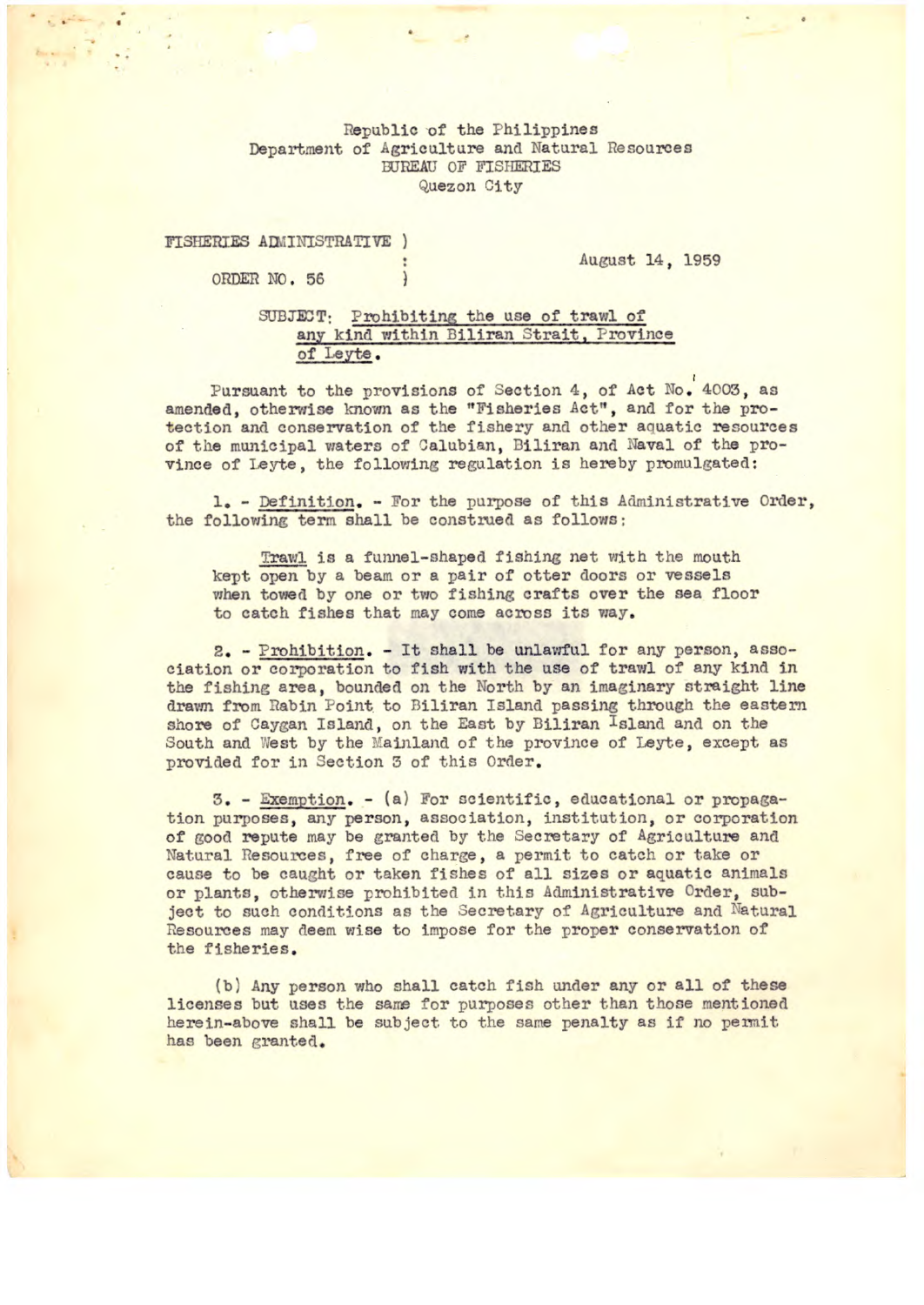4. - Enforceient. - For the purpose of enforcing the provisions of this Administrative Order and of such regulations that may hereafter be promulgated, fishery inspectors, agents or officers; members of the Philippine Constabulary; members of the municipal and municipal district police; members of the secret service force, inspectors, guards, wharfingers of the customs service; Internal Revenue officers and agents; officers of the Coast Cuard Cutters and lighthouse keepers, and such other competent officials, employees or persons as may be designated in writing by the Secretary of Agriculture and Natural Resources are hereby made deputies of said Department Head and empowered to:

(a) Ascertain whether person or persons found engaged in fishing are duly provided with license or licenses required in this Administrative Order.

(b) Arrest any person found committing or attempting to commit an offense in violation of this Administrative Order.

(c) Seize, when deemed necessary for evidence or for purposes as the Secretary of Agriculture and Natural Resources or his duly authorized representative or representatives may consider advisable, any fishing gear or apparatus used or which may be used to catch, kill or take any fish or other aquatic animals or plants in said areas, and fish caught or killed or aquatic animals or plants taken or found in the possession of any person in violation of the rules and regulations.

(d) Administer oaths and take testimonies in any official matters in any investigation conducted by them or any of them, touching any matter under the authority of Fisheries Act and this Administrative Order; and

(e) File the necessary complaint or complaints in proper court and report such violation or violations to the Secretary of Agriculture and Natural Resources for appropriate action.

5. - lenalty, - Any violation of the provisions of this Aclministrative Order shall subject the offender to prosecution and, upon conviction, he shall suffer the penalty provided in Section 83 of Act No. 4003, as amended, which is a fine of not more than two hundred pesos  $(F200.00)$ , or imprisonment for not more than six  $(6)$ months, or both, in the discretion of the court.

6. - Repealing clause. - All administrative orders and regulations or parts thereof Inconsistent with the provisions of this Administrative Order are hereby revoked.

 $FAONO. V6$